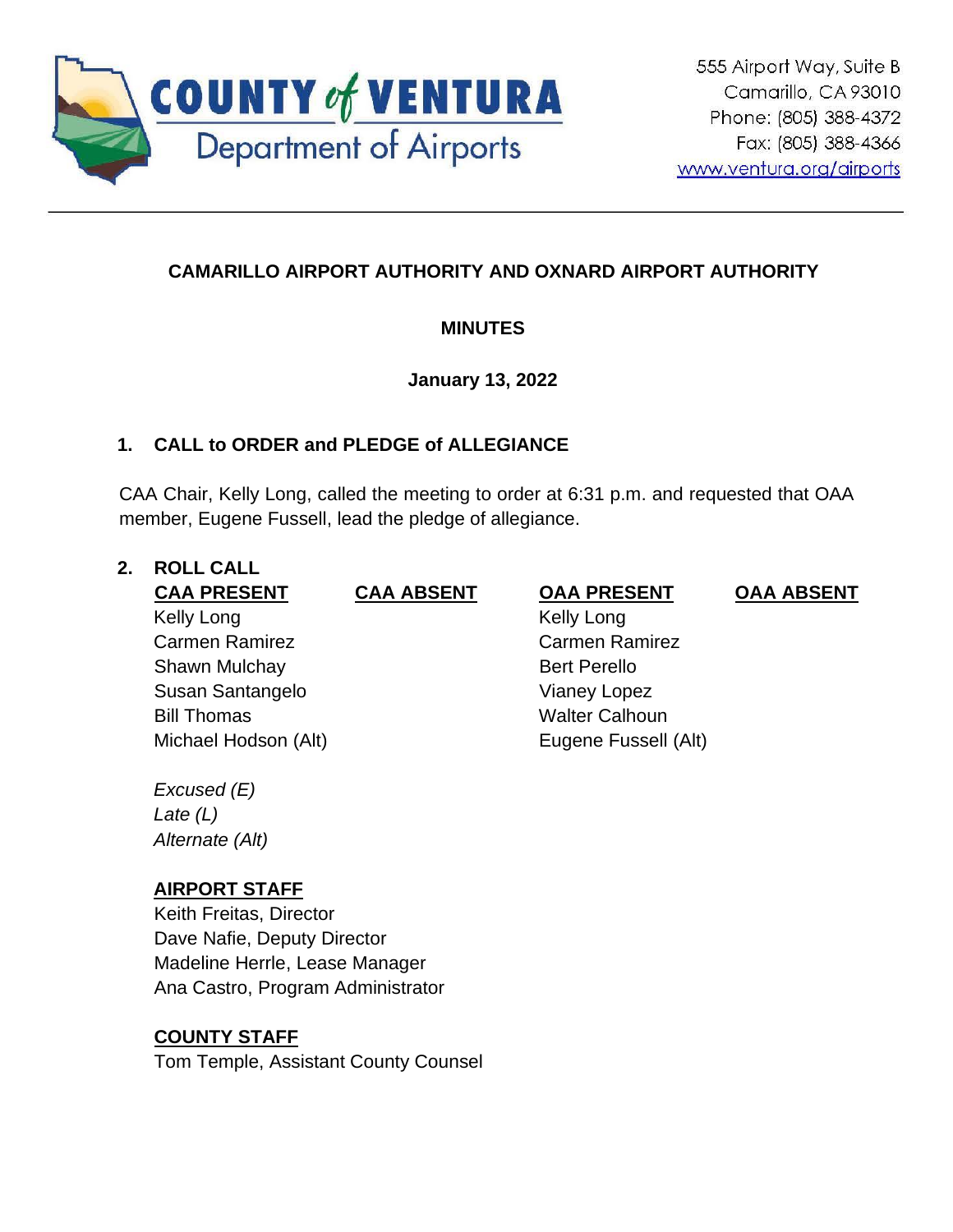## **3. AGENDA REVIEW**

No changes to the agenda.

## **4. APPROVAL OF MINUTES – December 9, 2021 (Regular Meeting) January 5, 2022 (Special Meeting)**

*Camarillo Airport Authority: Mayor Shawn Mulchay moved to approve the December 9, 2021 regular meeting minutes and the January 5, 2022 special meeting minutes and Vice Mayor Susan Santangelo seconded the motion. All members voted in favor and the motion passed unanimously 5-0.*

*Oxnard Airport Authority: Councilmember Bert Perello moved to approve the December 9, 2021 regular meeting minutes and the January 5, 2022 special meeting minutes and Councilmember Vianey Lopez seconded the motion. All members voted in favor and the motion passed unanimously 5-0.*

## **5. PUBLIC COMMENT PERIOD**

Public comments heard.

## **6. NEW BUSINESS**

## **CAMARILLO AIRPORT AUTHORITY**

## **A. Subject: Selection of Public Member and Alternate Public Member**

#### **Recommendation:**

Select a Public Member and Alternate Public Member to serve on the Camarillo Airport Authority.

Director Keith Freitas provided staff's report. Authority members held a discussion regarding qualifications of the applicants and the process by which the Airport Authority would like to follow to select a public member and alternate public member. In respect to qualifications, some Authority members shared their preference for the appointed members to have an aviation background and live locally. The Airport Authority agreed upon the selection process by way of a vote.

*Camarillo Airport Authority: Mayor Shawn Mulchay moved to approve the selection process as follows. Each applicant will have three minutes to share their background, Authority members can ask follow-up questions of each prospective*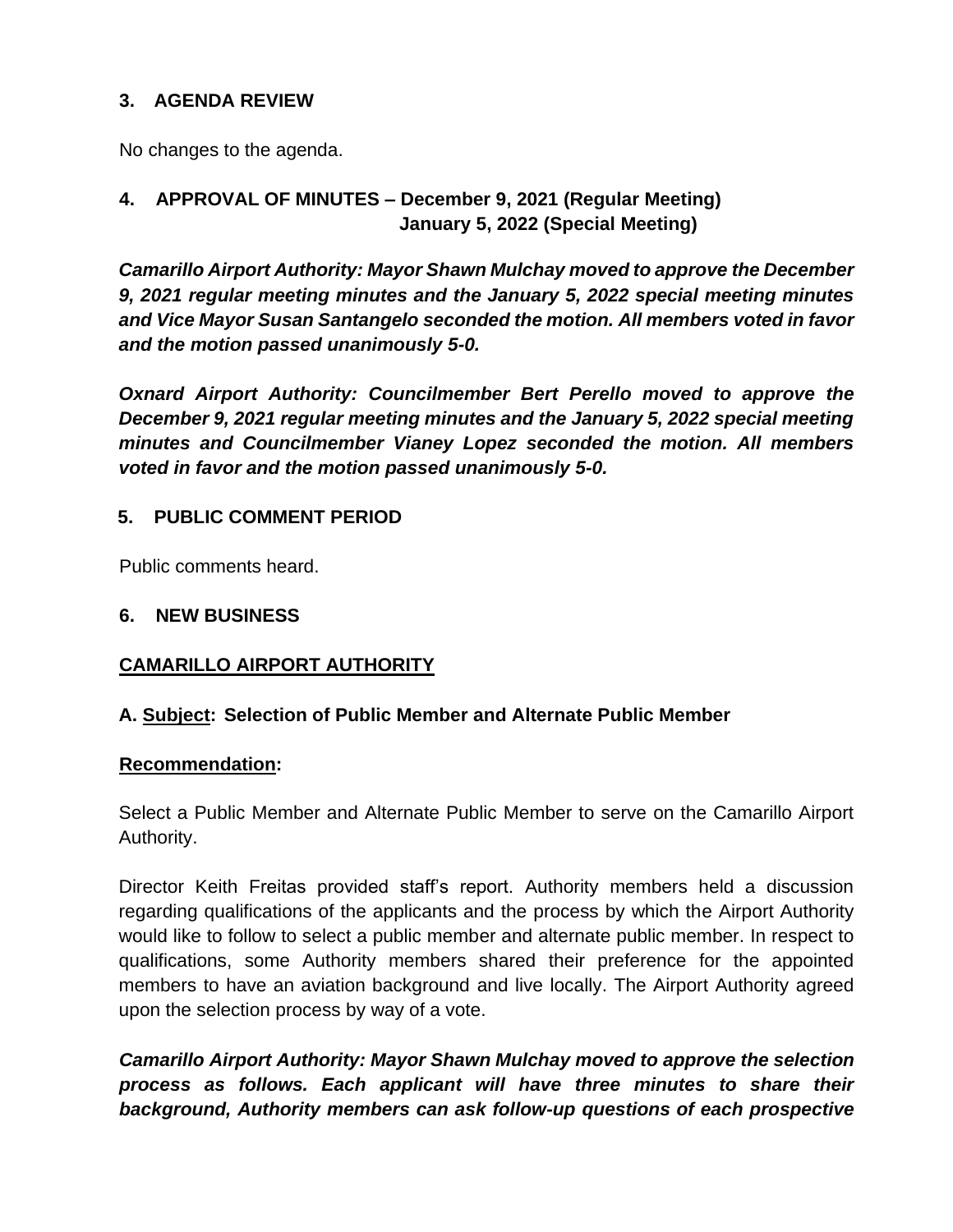# *applicant, Authority members will hear from each applicant, and Authority members will entertain motions at the end of the process. Supervisor Kelly Long seconded the motion. All members voted in favor and the motion passed unanimously 5-0.*

Airport Authority members heard from the following applicants: Eric Peru, James Lary, Mike Hodson, Scott Barer, John Greenwood and Randall Sanada. The Airport Authority proceeded to select a public member and alternate public member having heard from all applicants. Director Freitas shared that the incoming public member and alternate public members will begin their term effective immediately. Authority members thanked all applicants, and also thanked outgoing Public Member Bill Thomas and Alternate Public Member Mike Hodson for their service.

## *Camarillo Airport Authority:*

*Mayor Shawn Mulchay moved to appoint Scott Barer as the Public Member and Vice Mayor Susan Santangelo seconded the motion. All members voted in favor and the motion passed unanimously 4-0. Yes: Kelly Long, Carmen Ramirez, Shawn Mulchay, Susan Santangelo. Public Member Bill Thomas does not vote on this item.*

*Mayor Shawn Mulchay moved to appoint Randall Sanada as Alternate Public Member and Supervisor Kelly Long seconded the motion. All members voted in favor and the motion passed unanimously 4-0. Yes: Kelly Long, Carmen Ramirez, Shawn Mulchay, Susan Santangelo. Public Member Bill Thomas does not vote on this item.* 

2022 Seats: Mr. Scott Barer, Public Member Mr. Randall Sanada, Alternate Public Member

## **OXNARD AIRPORT AUTHORITY**

## **B. Subject: Selection of Public Member and Alternate Public Member**

## **Recommendation:**

Select a Public Member and Alternate Public Member to serve on the Oxnard Airport Authority.

Director Keith Freitas provided staff's report. Chair Walter Calhoun requested a vote to follow the same selection process as the Camarillo Airport Authority.

*Oxnard Airport Authority: Supervisor Kelly Long moved to approve the selection process as follows. Each applicant will have three minutes to share their background, Authority members can ask follow-up questions of each prospective*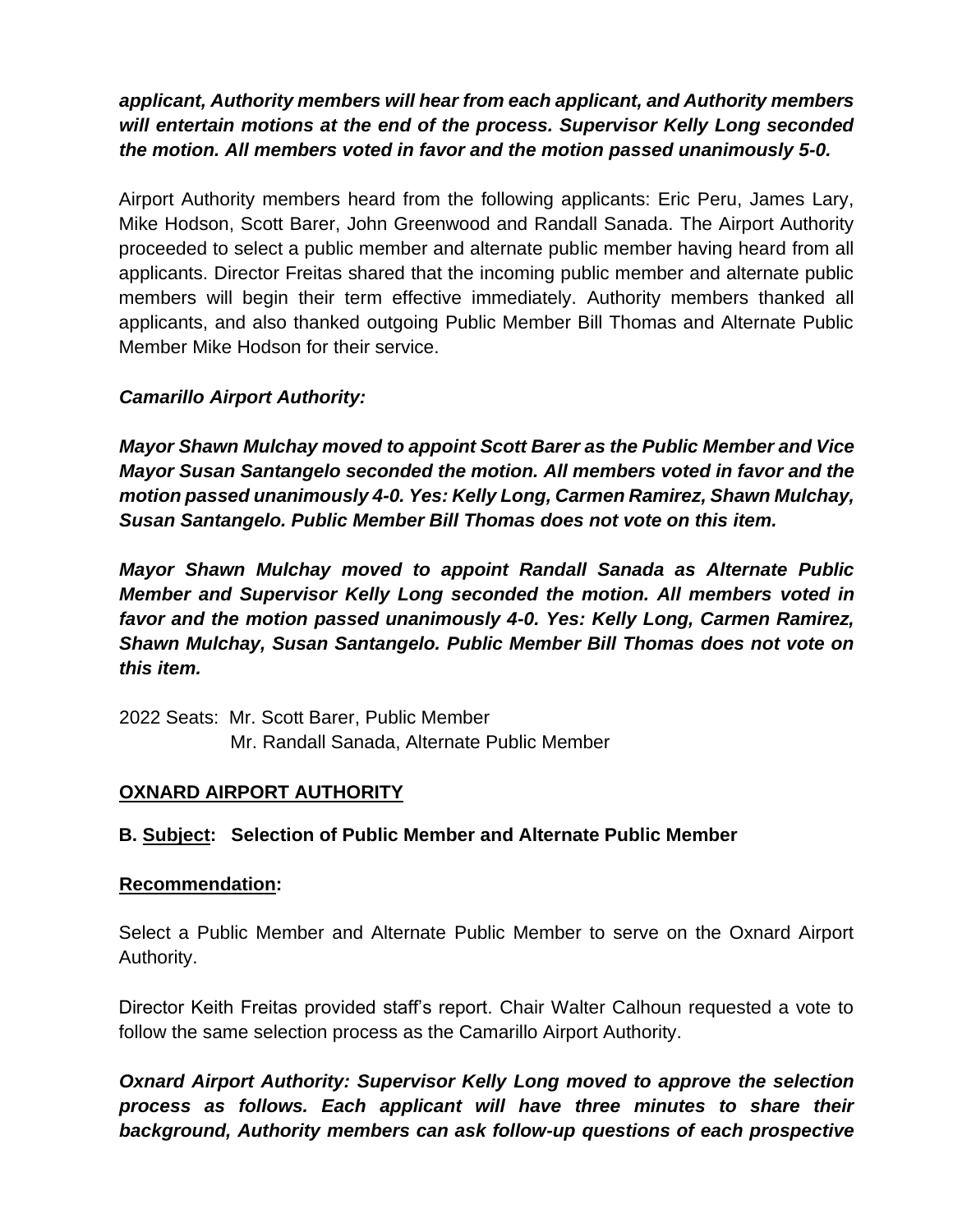# *applicant, Authority members will hear from each applicant, and Authority members will entertain motions at the end of the process. Supervisor Carmen Ramirez seconded the motion. All members voted in favor and the motion passed unanimously 5-0.*

Airport Authority members heard from the following applicants: Doug Tauber, Eugene Fussell, Harry Murlowski, Walter Calhoun, and Mark King. Applicant James Lary respectfully declined his candidacy. The Airport Authority proceeded to select a public member and alternate public member having heard from all applicants. Director Freitas shared that the incoming public member and alternate public members will begin their term effective March 1, 2022. Current Public Member Walter Calhoun and Alternate Public Member Eugene Fussell will remain in their roles until then. Authority members thanked all applicants and also thanked outgoing Public Member Walter Calhoun for his service.

## *Oxnard Airport Authority:*

*Supervisor Carmen Ramirez moved to appoint Eugene Fussell as Public Member and Councilmember Vianey Lopez seconded the motion. All members voted in favor and the motion passed unanimously 4-0. Yes: Kelly Long, Carmen Ramirez, Bert Perello, Vianey Lopez. Public Member Walter Calhoun does not vote on this item.*

*Councilmember Bert Perello moved to appoint Mark King as Alternate Public Member and Supervisor Carmen Ramirez seconded the motion. All members voted in favor and the motion passed unanimously 4-0. Yes: Kelly Long, Carmen Ramirez, Bert Perello, Vianey Lopez. Public Member Walter Calhoun does not vote on this item.*

2022 Seats: Mr. Eugene Fussell, Public Member Mr. Mark King, Alternate Public Member

# **CAMARILLO AIRPORT AUTHORITY**

## **C. Subject: Selection of Chairman and Vice-Chairman for Calendar Year 2022**

#### **Recommendation:**

Nominate and select the 2022 Chairman and Vice-Chairman.

Director Keith Freitas provided staff's report. Authority members held a discussion in respect to nominations.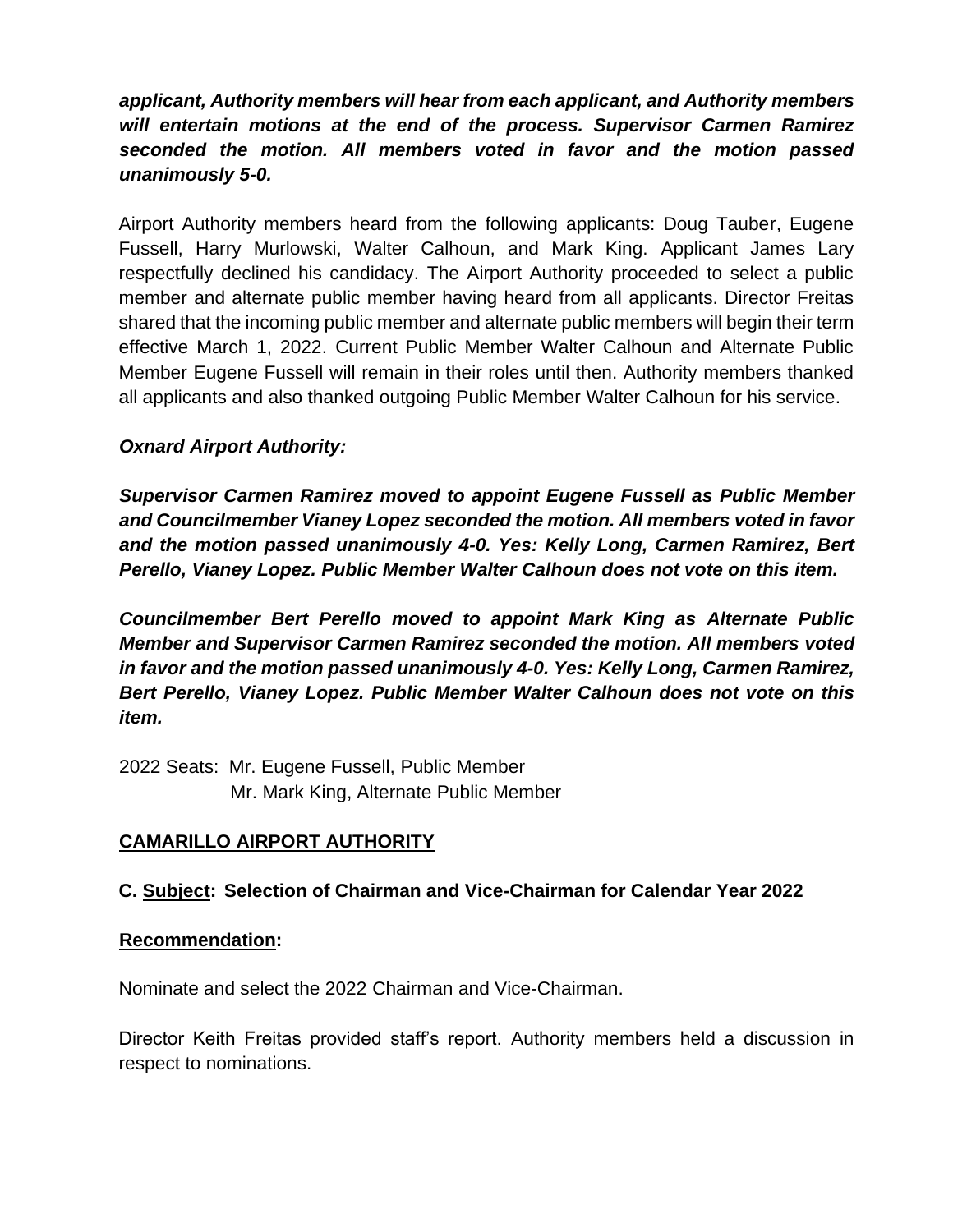*Camarillo Airport Authority: Mayor Shawn Mulchay moved to nominate Vice Mayor Susan Santagelo as Chair and incoming Public Member Scott Barer as Vice-Chair. Outgoing Public Member Bill Thomas seconded the motion. All members voted in favor and the motion passed unanimously 5-0.*

2022 Seats: Ms. Susan Santangelo, Chair Mr. Scott Barer, Vice-Chair

## **OXNARD AIRPORT AUTHORITY**

## **D. Subject: Selection of Chairman and Vice-Chairman for Calendar Year 2022**

#### **Recommendation:**

Nominate and select the 2022 Chairman and Vice-Chairman.

*Oxnard Airport Authority: Councilmember Bert Perello moved to nominate Councilmember Vianey Lopez as Chair and incoming Public Member Eugene Fussell as Vice-Chair. Supervisor Carmen Ramirez seconded the motion. All members voted in favor and the motion passed unanimously 5-0.*

2022 Seats: Ms. Vianey Lopez, Chair Mr. Eugene Fussell, Vice-Chair

# **E. Subject: Adoption of Resolution #5 Authorizing Remote Teleconference Meetings of the Oxnard Airport Authority for a 30-Day Period**

## **Recommendation:**

Adopt the attached Resolution #5 (Exhibit 1) authorizing remote teleconference meetings of the Oxnard Airport Authority for a 30-day period pursuant to Government Code Section 54953, Subdivision (e), of the Ralph M. Brown Act.

*Oxnard Airport Authority: Councilmember Bert Perello moved to approve staff's recommendation and Supervisor Carmen Ramirez seconded the motion. All members voted in favor and the motion passed unanimously 5-0.*

## **CAMARILLO AIRPORT AUTHORITY**

**F. Subject: Approval of, and Authorization for the Director of Airports or Designee to Sign, the Second Amendment to Lease with Kim & Bill Burr Family Trust at 65 A/B, Camarillo, California, the First Amendment to Lease with Kim & Bill Burr Family Trust at 65C Durley Ave.**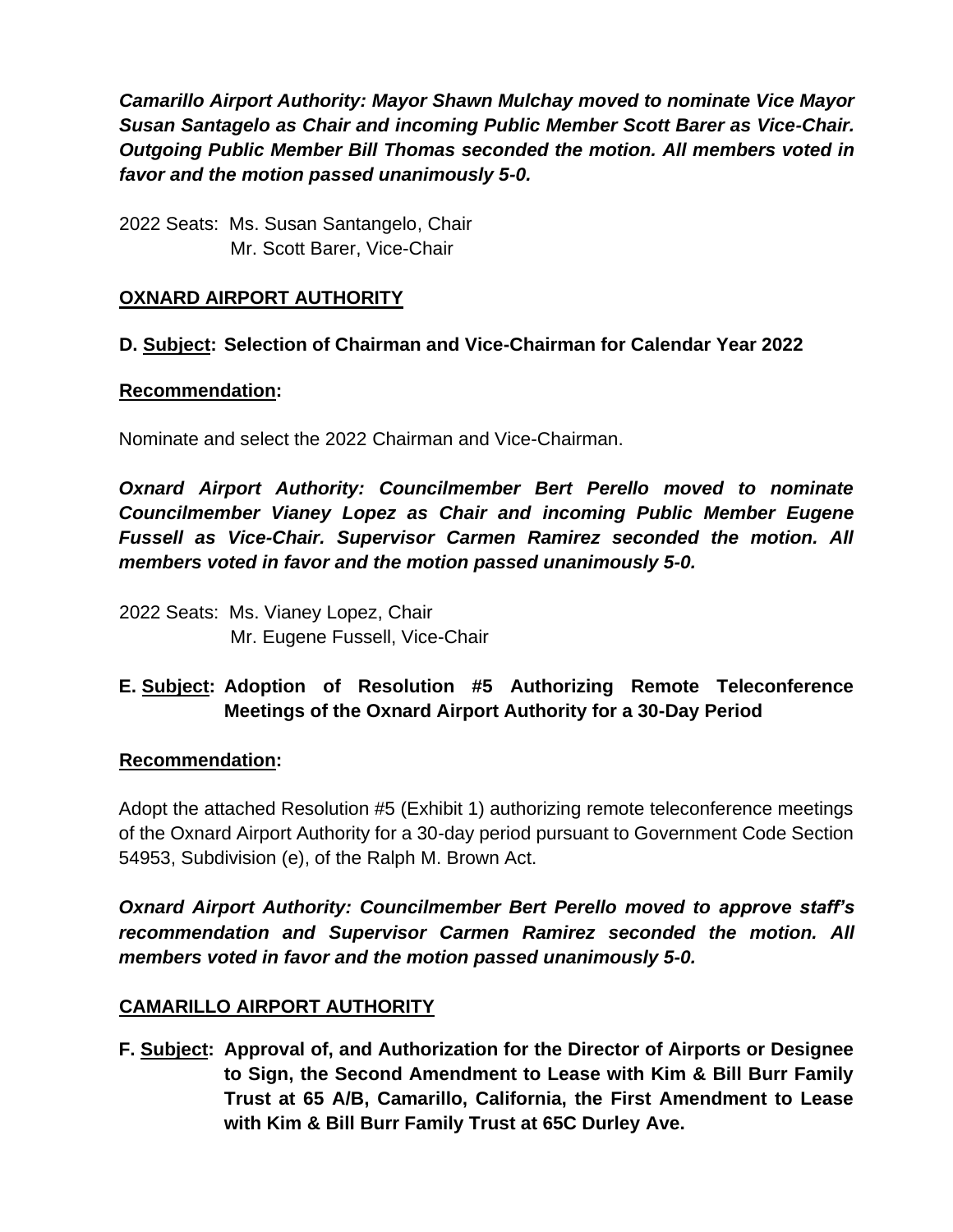## **Recommendation:**

Staff requests that your Authority recommend that the Board of Supervisors:

Approve, and authorize the Director of Airports or his designee to sign, the attached Amendments to Lease with the Kim & Bill Burr Family Trust.

Director Keith Freitas introduced the item and stated that lease manager Madeline Herrle was available to provide additional details. Ms. Herrle explained that there are two lease amendments before the Airport Authority. One amendment is for the property located at 65 A/B Durley Avenue in Camarillo and the other amendment is for the property located at 65C Durley Avenue in Camarillo. She described the nature of the amendments which involves shared use and maintenance of a ramp. There was some confusion about the location of the hangars therefore it was requested that airport staff include a location map for future items.

*Camarillo Airport Authority: Public Member Bill Thomas moved to approve staff's recommendation and Vice Mayor Susan Santangelo seconded the motion. All members voted in favor and the motion passed unanimously 5-0.*

## **G. Subject: Adoption of Resolution #5 Authorizing Remote Teleconference Meetings of the Camarillo Airport Authority for a 30-Day Period**

## **Recommendation:**

Adopt the attached Resolution #5 (Exhibit 1) authorizing remote teleconference meetings of the Camarillo Airport Authority for a 30-day period pursuant to Government Code Section 54953, Subdivision (e), of the Ralph M. Brown Act.

# *Camarillo Airport Authority: Vice Mayor Susan Santangelo moved to approve staff's recommendation and Mayor Shawn Mulchay seconded the motion. All members voted in favor and the motion passed unanimously 5-0.*

# **7. DIRECTOR'S REPORT**

Director Keith Freitas shared that the department hosted a noise forum on December 16, 2021. Mr. Freitas added that there were 15 attendees which included community members from the neighborhood councils, air traffic control staff, local elected officials, flight school operators, and airport staff. Airport staff has a list of items to look into that were requested by community members. Additionally, Mr. Freitas shared three items that airport staff is working on to help address noise concerns; the items included hiring a community relations staff member, installation and use of new air traffic technology, and submission for a grant from the Federal Aviation Administration in the amount of \$525,000 for each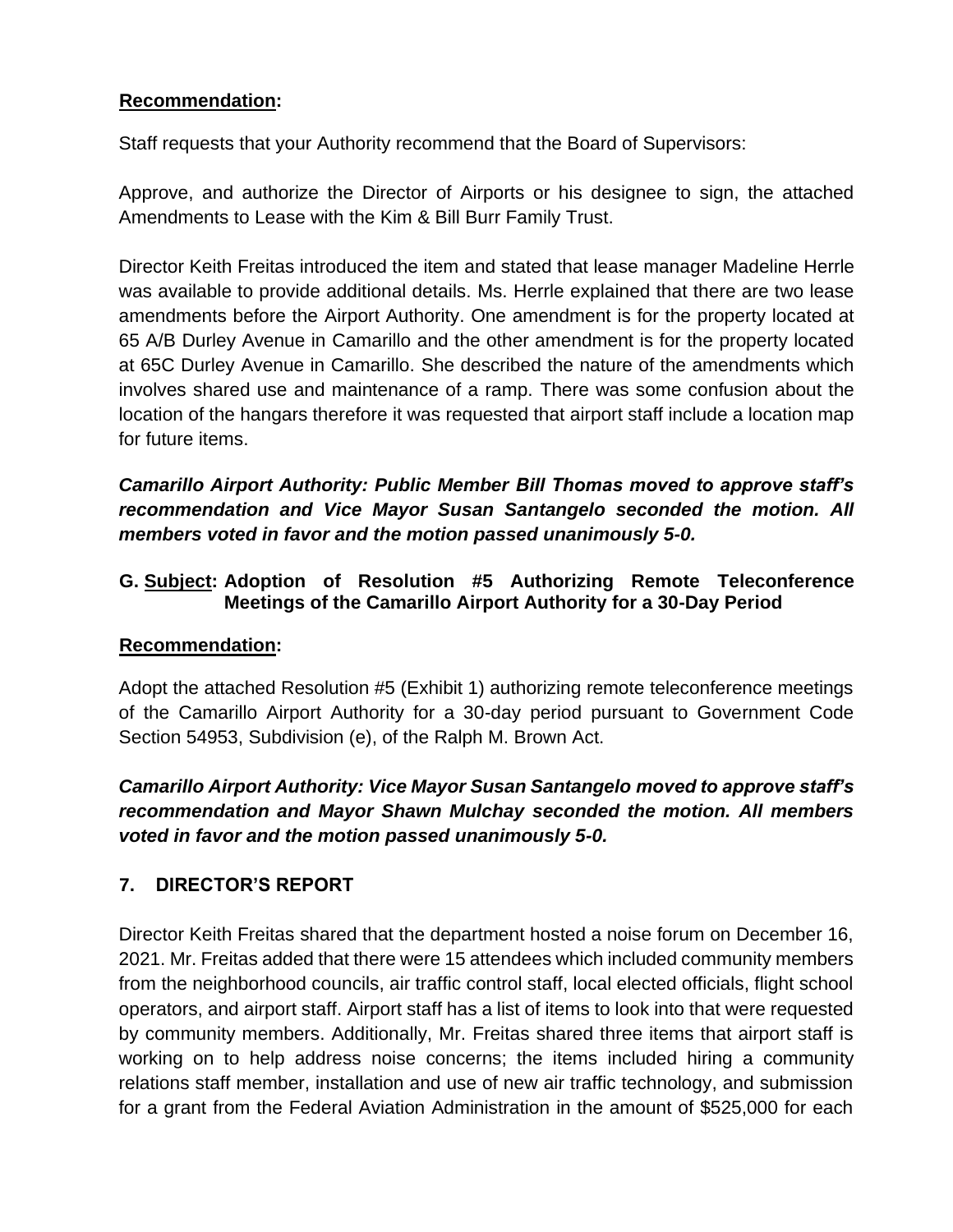airport to have a Part 150 noise study. Mr. Freitas then recognized long-term airport tenant and aviation enthusiast, John Slais, who recently passed away.

Regarding the private hangar lease, Mr. Freitas shared that he had discussions with Scott Barer, president of the Camarillo Oxnard Hangar Owners and Tenants Association (COHOTA), and that County Counsel continues to work with COHOTA's counsel. Mr. Freitas expects to bring forth the final lease to the Airport Authorities at the February meeting. Regarding the Joint Powers Agreement (JPA), Mr. Freitas attended a Camarillo City Council meeting to hear the results of a survey the City conducted of community members. Survey results found that the majority of Camarillo residents do not support modifying the JPA. Mr. Freitas mentioned that the County Executive Officer Michael Powers is preparing a letter to the City of Camarillo regarding the JPA which should go out soon.

Mr. Freitas mentioned that the city of Port Hueneme is in need of space to store containers and trailers to help alleviate the backlog that ports on the west coast are experiencing. He and lease manager Madeline Herrle are working with the city to see if the airport has property near Oxnard Airport that can be used for storage.

#### *Report was received and filed.*

## **8. REPORTS**

**Report items listed below are presented to the Airport Authorities for information only, at this time. The report items require no action or are not ready for the Airport Authorities' consideration. The Airport Authorities may refer these items to the Department of Airports for investigation and report back on a future agenda.** 

Monthly Activity Report – October, November 2021 Monthly Noise Complaints – October, November 2021 Consultant Reports (Coffman Associates, Mead & Hunt) – November 2021 Consultant Reports (Jviation) – November, December 2021 Airport Tenant Project Status – December 2021 Project Status – December 2021 Meeting Calendar

#### *Reports were received and filed.*

#### **9. CORRESPONDENCE**

**Correspondence items listed below are presented to the Airport Authorities for information only, at this time. The correspondence items require no action or are not ready for the Airport Authorities' consideration. The Airport Authorities may**